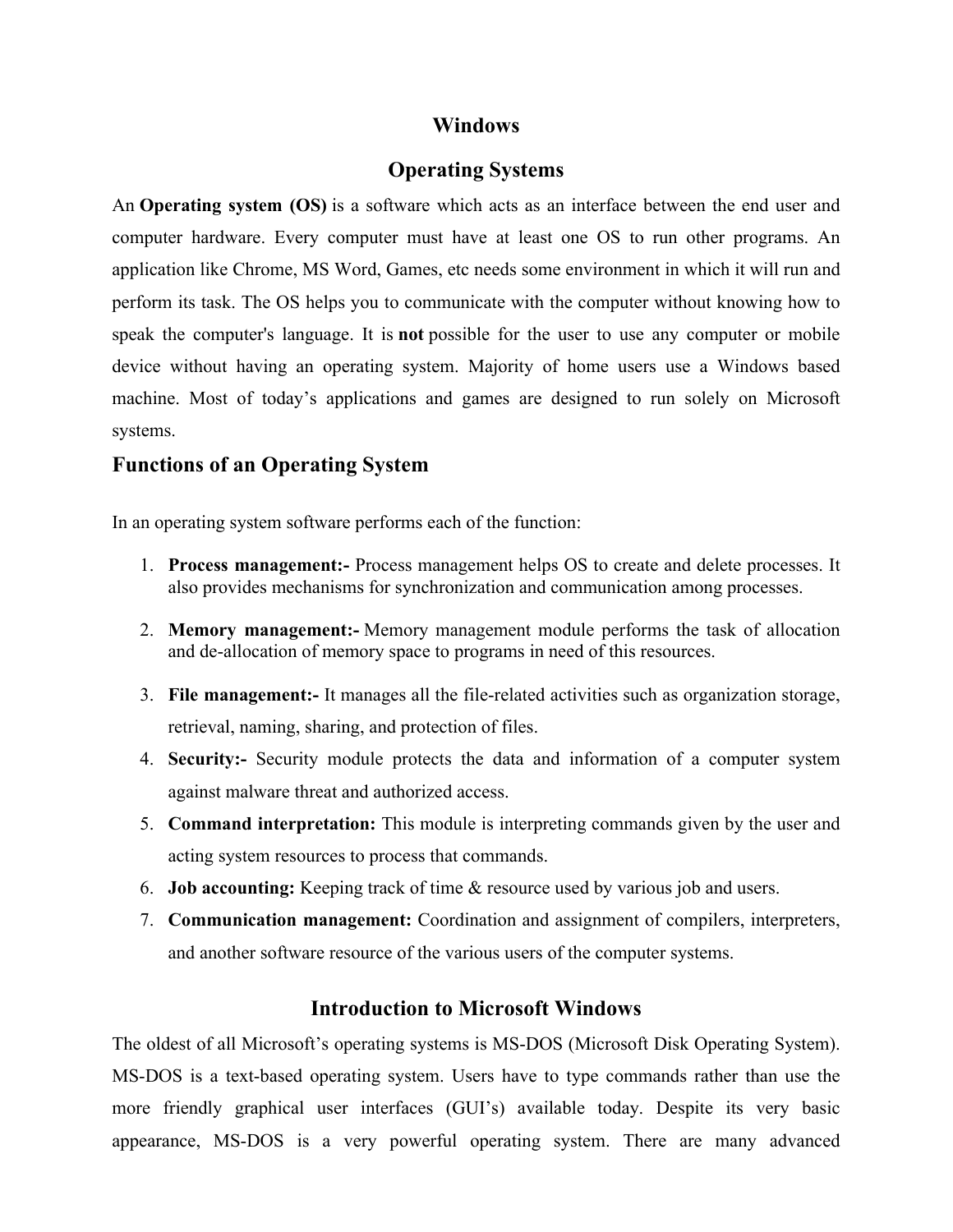applications and games available for MS-DOS. A version of MS-DOS underpins Windows. Many advanced administration tasks in Windows can only be performed using MS-DOS.

# **History**

## **Windows versions through the years**

## **1985: Windows 1.0**



The history of Microsoft Windows dates back to 1985, when Microsoft released Microsoft Windows Version 1.01. Microsoft's aim was to provide a friendly user-interface known as a GUI (graphical user interface) which allowed for easier navigation of the system features. Windows 1.01 never really caught on. The release was a shaky start for the tech giant. Users found the software unstable. (The amazing thing about Windows 1.01 is that it fitted on a single floppy disk). However, the point-and-click interface made it easier for new users to operate a computer. Windows 1.0 offered many of the common components found in today's graphical user interface, such as scroll bars and "OK" buttons.

#### **1987: Windows 2.0 and 2.11**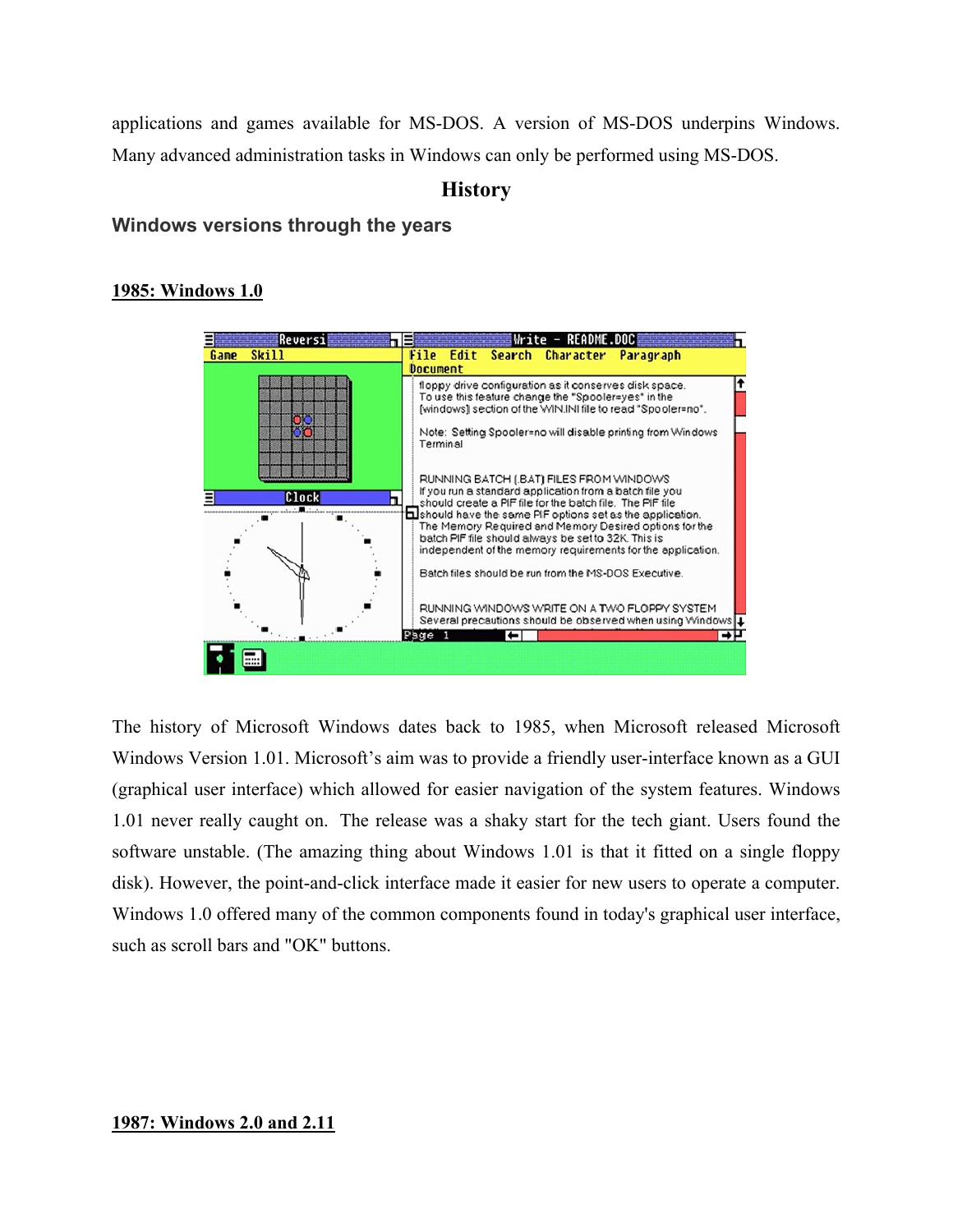

Windows 2.0 was faster, more stable and had more GUI features. The GUI was very slightly improved but still looked too similar to Windows 1.01.The system introduced the control panel and ran the first versions of Excel and Word. Windows 2.0 supported extended memory, and Microsoft updated it for compatibility with Intel's 80386 processor. It was during this time that Microsoft became the largest software vendor in the world, just as computers were becoming more commonplace. The fact that Windows systems were user-friendly and relatively affordable was a contributing factor to the growing PC market.

### **1990: Windows 3.0**



Windows 3.0 supported 16 colors and included the casual games familiar to most Windows users: Solitaire, Minesweeper and Hearts. Games that required more processing power still ran directly on MS-DOS. Exiting to DOS gave games direct hardware access made more system resources available. Microsoft made an enormous impression with Windows 3.0 and 3.1. Graphics and functionality were drastically improved. The Windows 3 family provided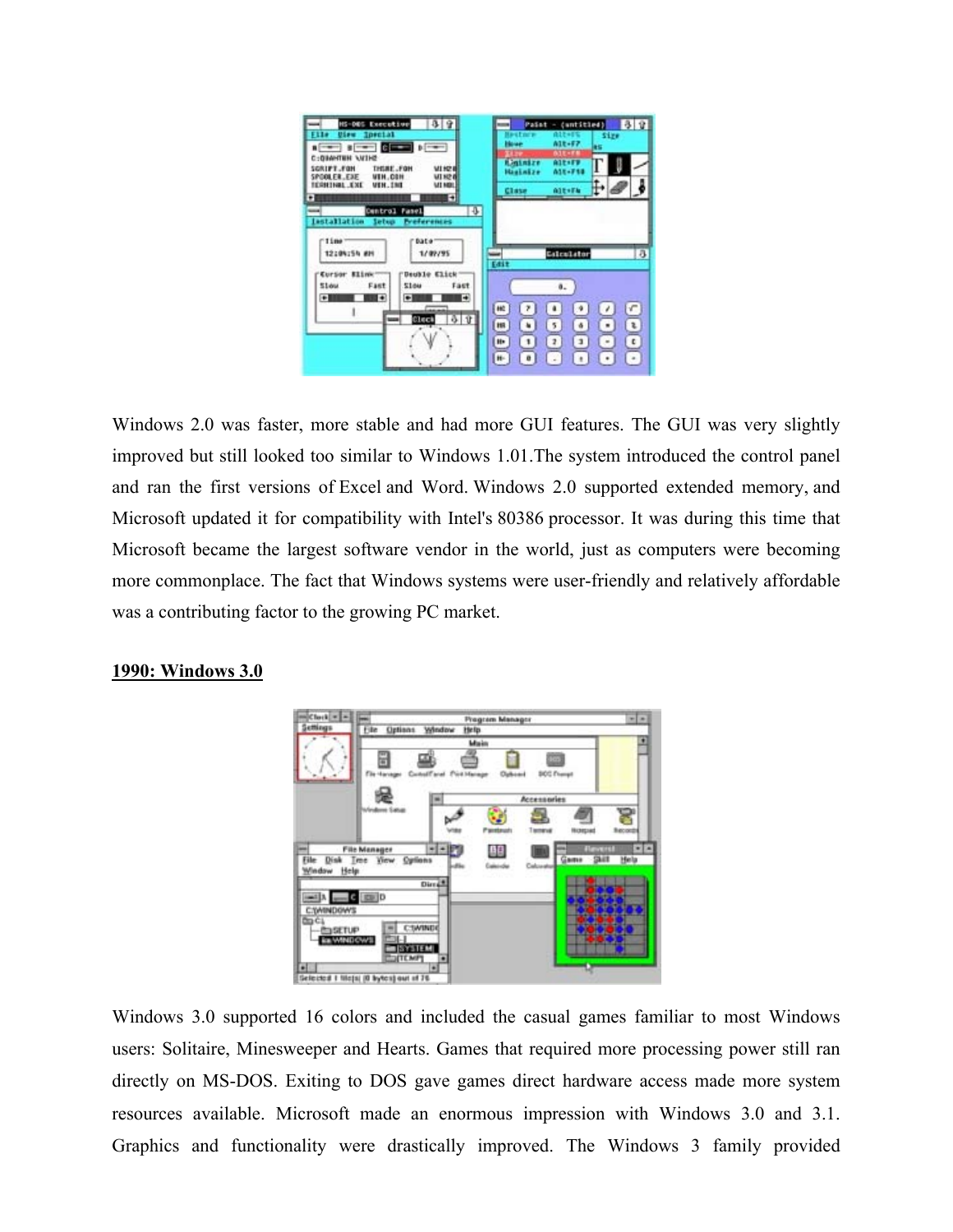multimedia capabilities as well as vastly improved graphics and application support. Building on the success of Windows 3.x, Microsoft released Microsoft Windows 3.11 for Workgroups. This gave Windows the ability to function on a network.



## **1993: Windows New Technology (NT)**

Windows NT's release marked the completion of a side project to build a new, advanced OS. NT was 32-bit and had a hardware abstraction layer. DOS was available through the command prompt, but it did not run the Windows OS. Microsoft designed NT as a workstation OS for businesses rather than home users. The system introduced the Start button.

### **1995: Windows 95**

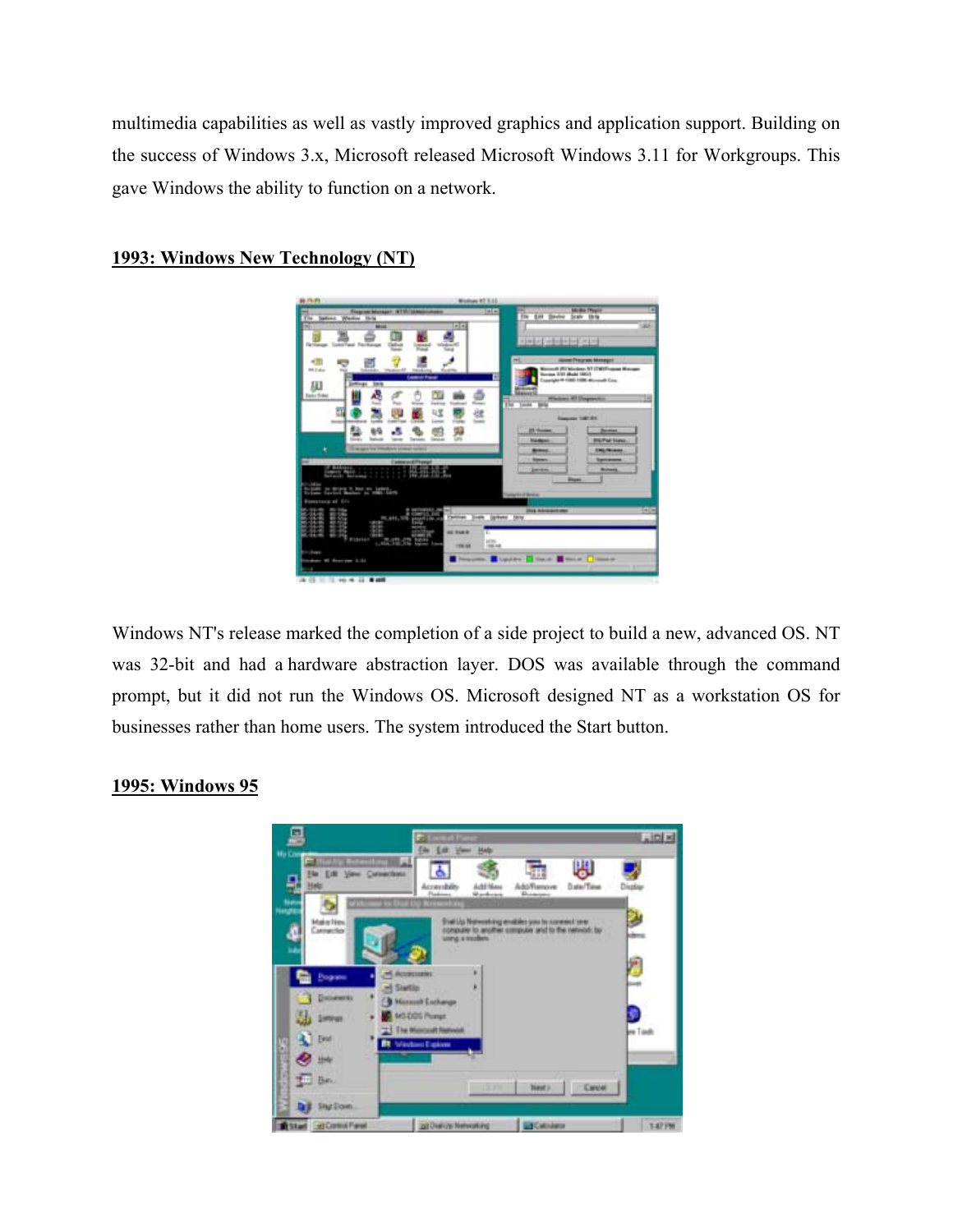In 1995 Windows went through a major revamp and Microsoft Windows 95 was released. This provided greatly improved multimedia and a much more polished user interface. The now familiar desktop and Start Menu appeared. Internet and networking support was built in. Although Windows 95 was a home user operating system, it proved to be very popular in schools and businesses. Windows 95 facilitated hardware installation with its Plug and Play feature. Microsoft also unveiled 32-bit color depth, enhanced multimedia capabilities and TCP/IP network support.

#### **1998: Windows 98**



Microsoft Windows 98 was very similar to Windows 95, it offered a much tidier display and enhanced multimedia support. Microsoft improved speed and Plug and Play hardware support in Windows 98. The company also debuted USB support and the Quick Launch bar in this release. DOS gaming began to wane as Windows gaming technology improved. The popularity of the OS made it an attractive target for malware. Microsoft integrated web technology into the Windows user interface and built its own web browser into the desktop.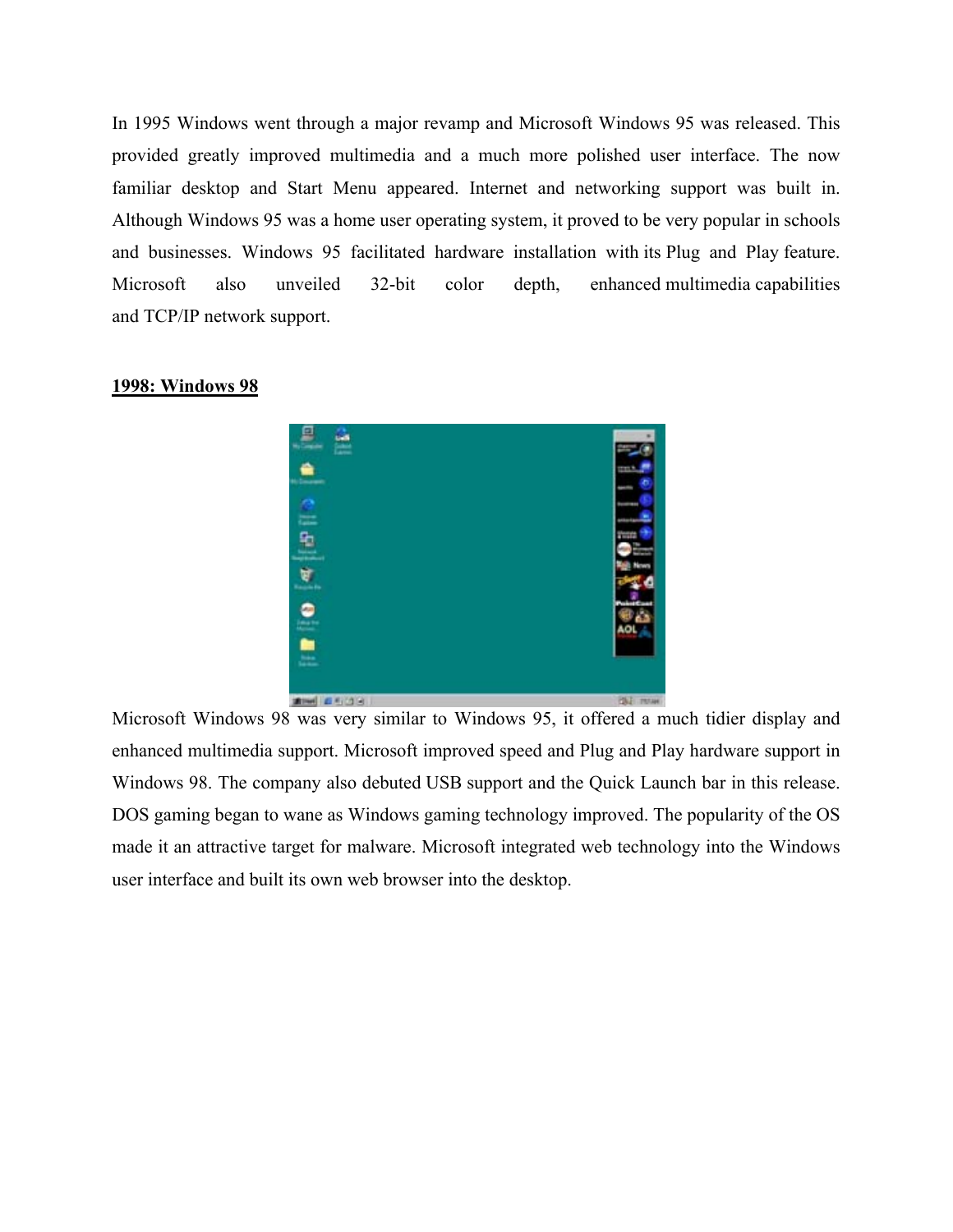### **2000: Windows Millennium Edition (ME)**



Windows ME (Millennium Edition) was the last use of the Windows 95 codebase. Its most notable new feature was System Restore. Many customers found this release to be unstable. Some critics said ME stood for "mistake edition."

Microsoft released the professional desktop OS Windows 2000 (initially called NT 5.0) in the same year for the business market. Improvements to the overall operating system allowed for easier configuration and installation. Microsoft based this OS on the more stable Windows NT code. Some home users installed Windows 2000 for its greater reliability. Microsoft updated Plug and Play support, which spurred home users to switch to this OS. One big advantage of Windows 2000 was that operating system settings could be modified easily without the need to restart the machine. Windows 2000 proved to be a very stable operating system that offered enhanced security and ease of administration.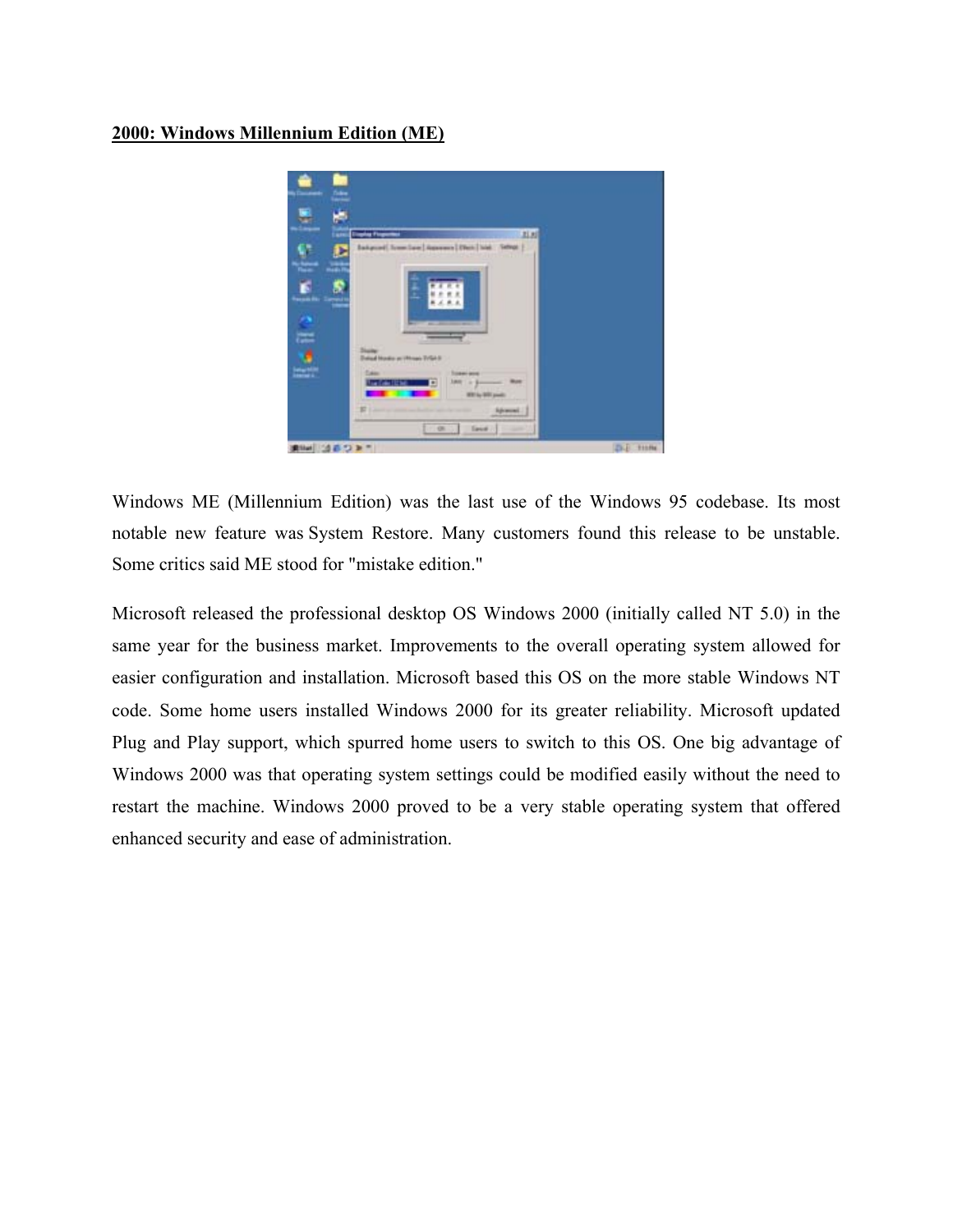### **2001: Windows XP**



Microsoft delivered Windows XP as the first NT-based system with a version aimed squarely at the home user. Home users and critics rated XP highly. The system improved Windows appearance with colorful themes and provided a more stable platform. Microsoft virtually ended gaming in DOS with this release. DirectX-enabled features in 3D gaming that OpenGL had difficulties with. XP offered the first Windows support for 64-bit computing, but it was not very well supported, lacking drivers and applications to run.



#### **2006: Windows Vista**

Microsoft hyped Windows Vista after the company spent a lot of resources to develop a more polished appearance. Vista had interesting visual effects but the OS was slow to start and run.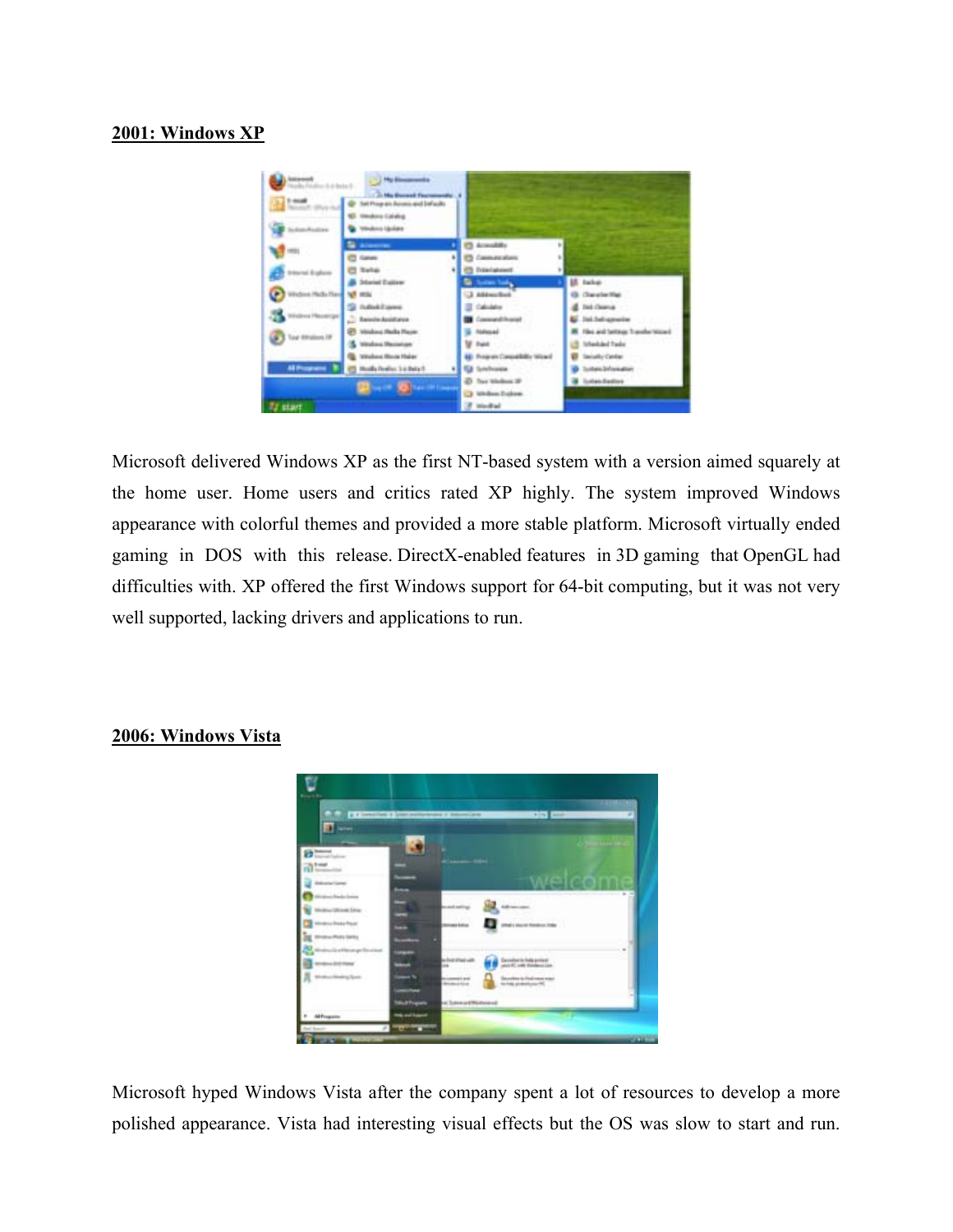Vista's flaws -- coupled with the fact that many older computers lacked the resources to run the system -- led to many home and business users staying with XP.

### **2009: Windows 7**



Microsoft built Windows 7 on the Vista kernel. Windows 7 picked up Vista's visual capabilities but featured more stability. To many end users, the biggest changes between Vista and Windows 7 were faster boot times, new user interface and the addition of Internet Explorer 8. With true 64 bit support and more Direct X features, Windows 7 proved to be a popular release for Windows users.

### **2012: Windows 8**



Microsoft released Windows 8 with a number of enhancements and debuted its tilebased Metro user interface. Windows 8 took better advantage of multicore processing, solid-state drives (SSD), touchscreens and other alternate input methods.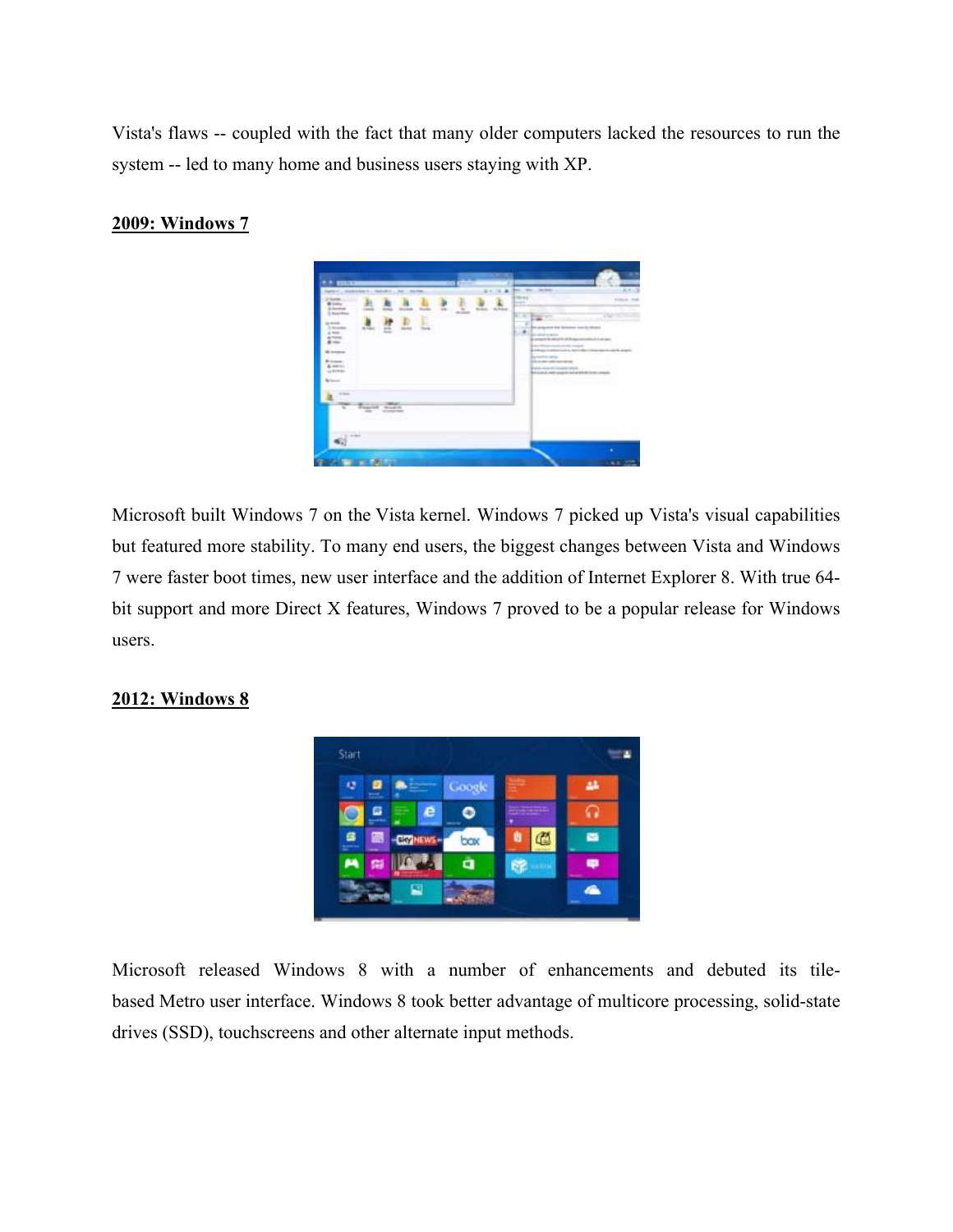#### **2015: Windows 10**



Microsoft announced Windows 10 in September 2014, skipping Windows 9 and launched on July 2015. Version 10 includes the Start menu, which was absent from Windows 8. A responsive design feature called Continuum adapts the interface depending on whether the user works with a touch screen or a keyboard and mouse for input. New features like an onscreen back button simplified touch input. Microsoft designed the OS to have a consistent interface across devices including PCs, laptops and tablets.

## **LINUX OS**

Linux is an operating system or a kernel. It is distributed under an open source license. Its functionality list is quite like UNIX.

### **Who created Linux?**

Linux is an operating system or a kernel which germinated as an idea in the mind of young and bright **Linus Torvalds** when he was a computer science student. He used to work on the **UNIX OS (proprietary software)** and thought that it needed improvements. However, when his suggestions were rejected by the designers of UNIX, he thought of launching an OS which will be **receptive to changes, modifications suggested by its users**.

As time passed by, he collaborated with other **programmers in places like MIT** and applications for Linux started to appear. So around 1991, a working Linux operating system with some applications was officially launched, and this was the start of one of the **most loved and open-source OS options available today**.The earlier versions of Linux were not so user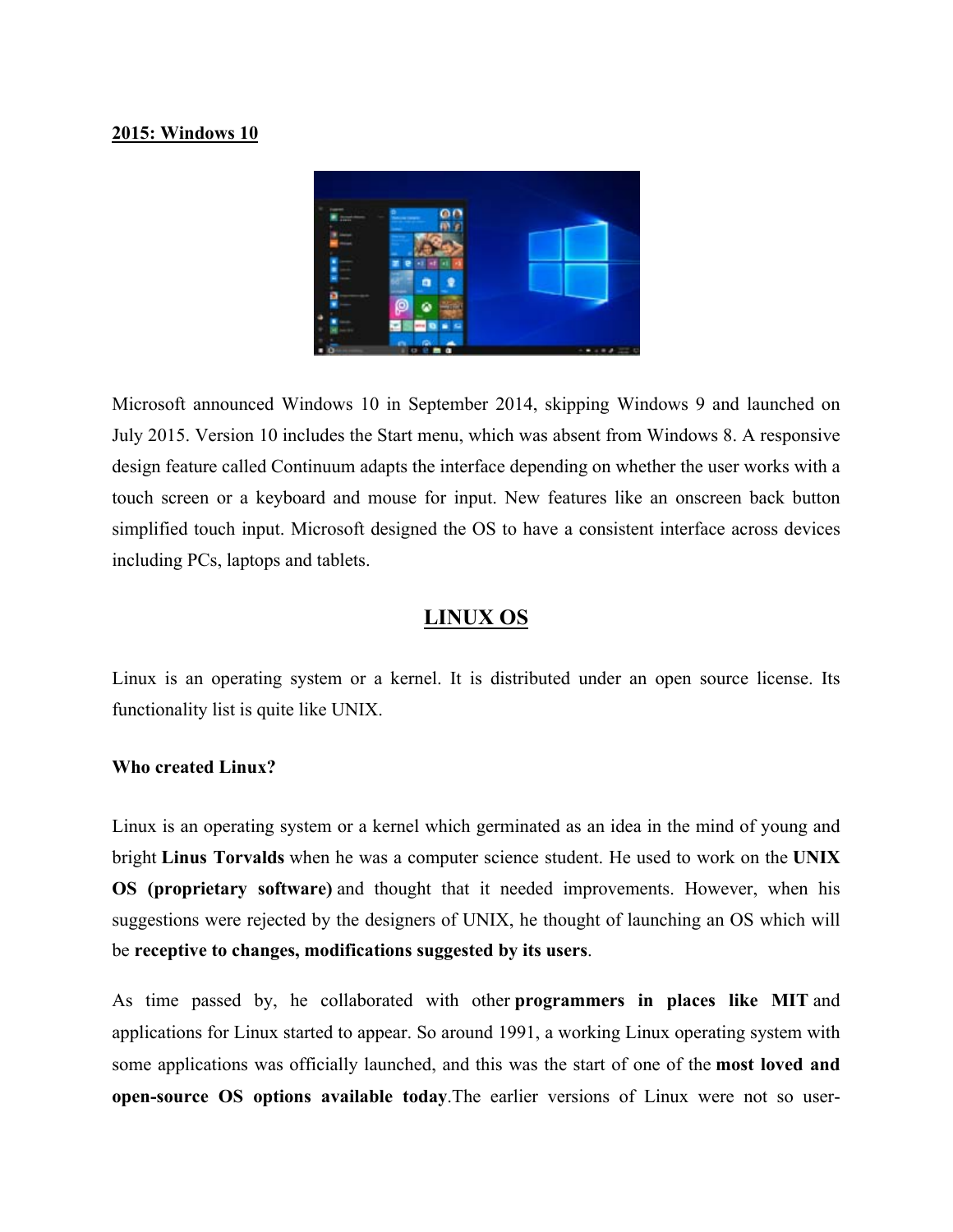friendly as they were in use by computer programmers and **Linus Torvalds never had it in mind to commercialize** his product.

This definitely curbed the Linux's popularity as other commercially oriented Operating System Windows got famous. Nonetheless, the open-source aspect of the Linux operating system made it more robust.

The main advantage of Linux was that programmers were able to use the Linux Kernel to design their own custom operating systems. With time, a new range of user-friendly OS's stormed the computer world. Now, **Linux is one of the most popular and widely used Kernel,** and it is the backbone of popular operating systems like **Debian, Knoppix, Ubuntu, and Fedora**. Nevertheless, the list does not end here as there are thousands of OS's based on Linux which offer a variety of functions to the users. Linux Kernel is normally used in combination of GNU project by Dr. Richard Stallman. All mordern distributions of Linux are actually distributions of Linux/GNU

### **Properties of Linux**

## **Linux Pros**

A lot of the advantages of Linux are a consequence of Linux' origins, deeply rooted in UNIX, except for the first advantage, of course:

#### **1. Linux is free:**

If you want to spend absolutely nothing, you don't even have to pay the price of a CD. Linux can be downloaded in its entirety from the Internet completely for free. No registration fees, no costs per user, free updates, and freely available source code in case you want to change the behavior of your system.

#### **2. Most of all, Linux is free as in free speech:**

The license commonly used is the GNU Public License (GPL). The license says that anybody who may want to do so, has the right to change Linux and eventually to redistribute a changed version, on the one condition that the code is still available after redistribution.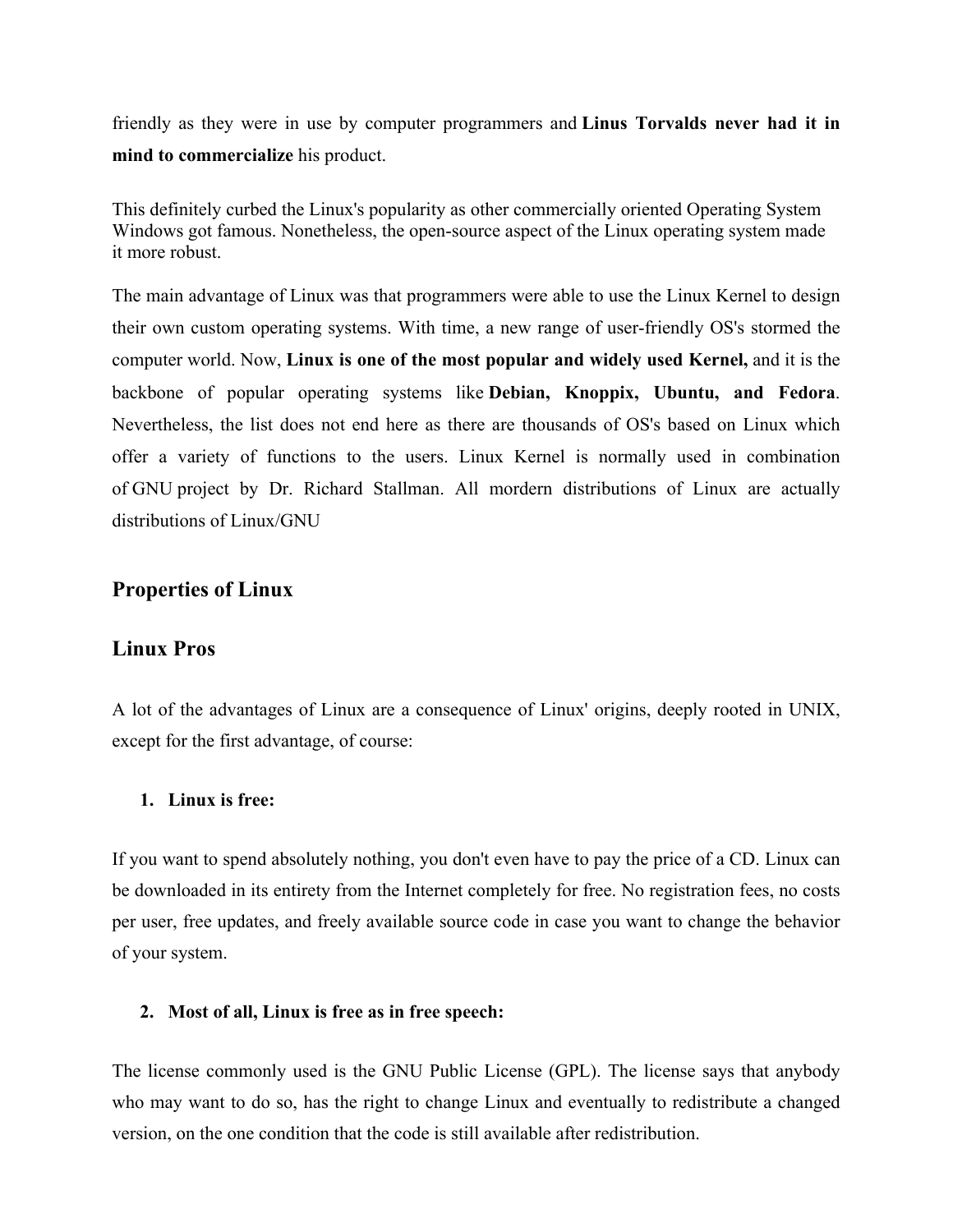#### **3. Linux is portable to any hardware platform:**

A vendor who wants to sell a new type of computer and who doesn't know what kind of OS his new machine will run (say the CPU in your car or washing machine), can take a Linux kernel and make it work on his hardware.

#### **4. Linux is secure and versatile:**

The security model used in Linux is based on the UNIX idea of security, which is known to be robust and of proven quality. But Linux is not only fit for use as a fort against enemy attacks from the Internet: it will adapt equally to other situations, utilizing the same high standards for security. Your development machine or control station will be as secure as your firewall.

### **5. Linux is scalable:**

From a Palmtop with 2 MB of memory to a petabyte storage cluster with hundreds of nodes: add or remove the appropriate packages and Linux fits all. You don't need a supercomputer anymore, because you can use Linux to do big things using the building blocks provided with the system. If you want to do little things, such as making an operating system for an embedded processor or just recycling your old 486, Linux will do that as well.

### **6. The Linux OS and most Linux applications have very short debug-times:**

Because Linux has been developed and tested by thousands of people, both errors and people to fix them are usually found rather quickly. It sometimes happens that there are only a couple of hours between discovery and fixing of a bug.

## **Linux Cons**

There are far too many different distributions:

"Quot capites, tot rationes", as the Romans already said: the more people, the more opinions. At first glance, the amount of Linux distributions can be frightening, or ridiculous, depending on